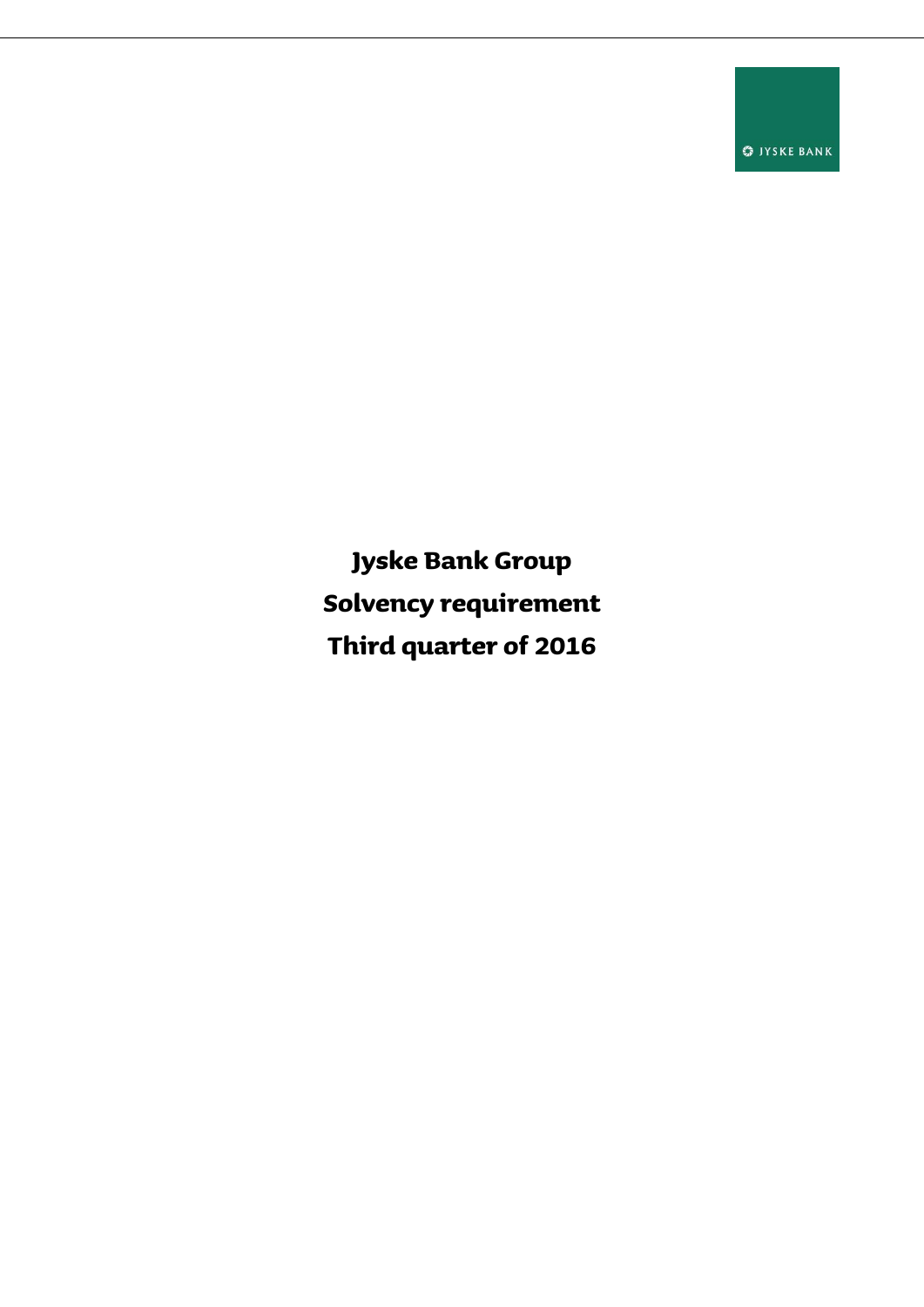To comply with Danish financial legislation, this report discloses the solvency requirement of the Jyske Bank Group for the third quarter of 2016.

The report serves as a quarterly follow-up to the publication "Risk and Capital Management 2015" which was published along with the annual report of the Group in February 2016.

Jyske Bank applies its own, internal model to determine the individual solvency requirement and the following table presents the solvency requirement grouped by risk category.

| Solvency requirement, 2016 3 <sup>rd</sup> quarter   |             | <b>Jyske Bank Group</b> |             | <b>Jyske Bank A/S</b> |  |
|------------------------------------------------------|-------------|-------------------------|-------------|-----------------------|--|
| DKKm/pct.                                            |             |                         |             |                       |  |
|                                                      | Solvency    |                         | Solvency    |                       |  |
|                                                      | requirement | Pct. of REA             | requirement | Pct. of REA           |  |
| Credit risk                                          | 13,854      | 7.6%                    | 10,520      | 7.9%                  |  |
| Market risk                                          | 2,637       | 1.4%                    | 2,669       | 2.0%                  |  |
| Operational risk                                     | 1,754       | 1.0%                    | 1,341       | 1.0%                  |  |
| Other                                                | 39          | 0.0%                    | 39          | 0.0%                  |  |
| Individual solvency requirement                      | 18,283      | 10.1%                   | 14,569      | 11.0%                 |  |
| Individual solvency requirement + regulatory buffers | 20,534      | 11.3%                   | 16,221      | 12.2%                 |  |
| Capital requirement incl. transitional provisions    | 18,063      | 9.9%                    | 10,643      | 8.0%                  |  |
| Capital base                                         | 32,403      | 17.8%                   | 32,729      | 24.6%                 |  |
| Capital buffer                                       | 11,869      | 6.5%                    | 16,508      | 12.4%                 |  |

The individual solvency requirement makes up 10.1 % of the risk exposure (REA), which is higher than the legislative capital requirement incl. transitional provisions.

To complete the solvency requirement regulatory buffers must be added to the individual solvency requirement resulting in a solvency requirement of the Group of 11.3 %. Given a capital ratio of 17.8 %, the Group has a capital buffer of 6.5 % at the end of third quarter of 2016.

The individual solvency requirement expresses Jyske Bank's assessment of the capital requirement given the Group's risk profile. The individual solvency requirement is based on normal pillar I risk (8 % of REA) with capital additions for higher than normal risk (pillar II).

The individual solvency requirement of the parent company (Jyske Bank A/S) is based on 8 % of REA of the parent company. As a conservative assumption the pillar II risk capital additions of the parent company are assumed identical to those of the Group, as the parent is liable for all risk in the subsidiaries. However, a small technical correction is made to the credit risk. At the end of third quarter of 2016 the individual solvency requirement of the parent is 11.0 %.

## **Capital additions**

In respect of credit risk, a precautionary buffer is added in connection with weak exposures. This buffer is calculated on the basis of an extra cautious assessment of elements forming part of the measurement of these exposures. Moreover, capital additions are made for the uncertainty relating to the determination of maturities for corporate clients with poor credit quality.